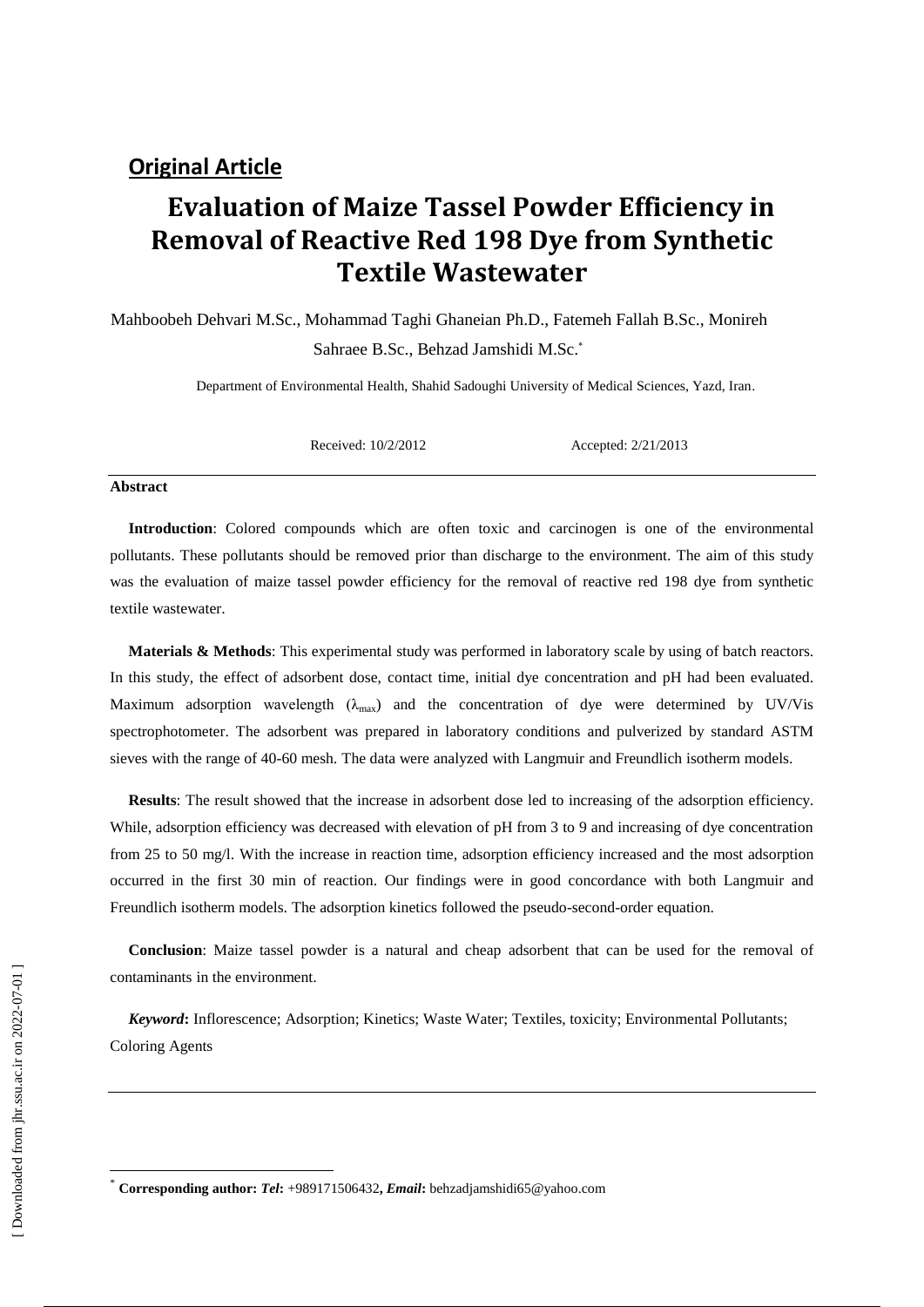## **Introduction**

One of the largest water consuming industries is Textile industry. Depending on the type of production process, the amount of water used in this industry is between 25 to 250 cubic meters per ton of product  $[1]$ . Each year, nearly 10,000 different types of dyes and pigments are produced throughout the world<sup>[2]</sup>. The colors used in textile industry divided to Anionic (acidic, direct, reactive), cationic (all basic dyes) and nonionic (disperse dyes) groups [3]. Wastewater of textile industries commonly contains a variety of synthetic colors that have carcinogenic and mutagenic properties and are very stable in sunlight  $[4, 5, 6]$ . Colored wastewaters usually contain pollutants such as acids, alkalis, dissolved solids, toxic compounds and color  $\left[7\right]$ . The discharge of dye wastewaters from textile industries, not only affect on aesthetic aspects of receiving waters also caused the process of photosynthesis reduced. These wastewaters are considered as one of the most important environmental risk factors around the world  $[8, 9]$ . The Reactive dyes, which used in the dyeing process, are water-soluble and anionic  $[10, 11]$ . Their adsorption on the biological masses is weak and does not degrade under aerobic conditions<sup>[6]</sup>. Reactive azo dyes are the largest group of water-soluble synthetic dyes and have the most variety in terms of type and structure [12]. Treatment of dyes is difficult and not effective with conventional wastewater treatment systems  $^{[13]}$ . Treatment of textile wastewaters by physical, chemical and biological processes or combination of these

methods is possible  $[14]$ . Because of color stability against biological degradation, physical and chemical methods such as coagulation-flocculation, membrane processes, adsorption separately or combined with biological processes can be used [5.15]. Most of these methods have a high initial and operating  $cost$ <sup>[2]</sup>. One of the efficient methods for the removal of dye from textile wastewater is adsorption that in it used from the various adsorbents such as activated carbon, ash, rice husk and chitosan  $[15, 16, 17]$ . Activated carbon is the most widely used adsorbent for removal of some undegradable organic pollutants, but activated carbon is expensive  $[18, 19]$ . Therefore, researchers are looking for new and low-cost adsorbents and some researchers have been done for the development of low-cost adsorbents such as charcoal and kernel olive  $[20]$ , biological solids  $[16]$ , zeolite, agricultural wastes and biological adsorbents same as chitosan  $^{[21]}$ . Tassel is corymbs' of maize plant that forms on top of the stem. The fiber parts of the plant are rich carbohydrates. Hydroxyl, carbonyl and amine groups on its surface can provide linked sites for the metal cations. Tassel is an agricultural waste that has shown good potential for the removal of heavy metals $[22]$ . Therefore, the aim of the current study was the evaluation of tassel powder as a natural adsorbent in removal of reactive red 198 dye from synthetic textile wastewater.

## **Materials & Methods**

#### **Chemicals and materials**

Reactive red 198 dye (RR198) was obtained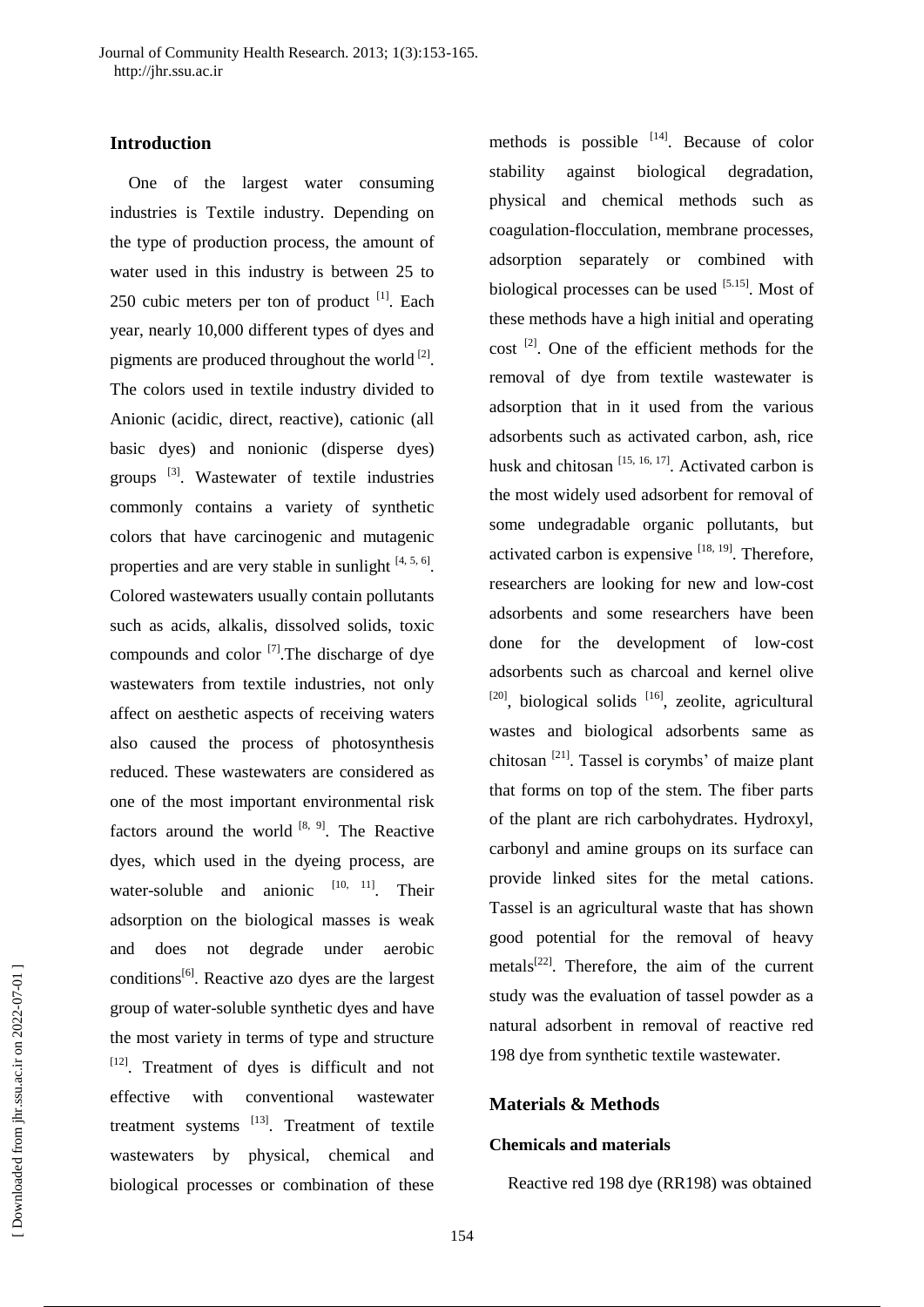| from Dye Star Company. Other used materials |  |  |  |                                   |  |  |  |
|---------------------------------------------|--|--|--|-----------------------------------|--|--|--|
|                                             |  |  |  | were obtained from Merck Company. |  |  |  |

|                                        |  |  | Properties of the RR198 have been presented |
|----------------------------------------|--|--|---------------------------------------------|
| in Table 1 and Figure $1^{[21, 23]}$ . |  |  |                                             |

| <b>Table1.</b> Properties of RR198 dye |                                             |         |                        |  |  |  |
|----------------------------------------|---------------------------------------------|---------|------------------------|--|--|--|
| Chemical formula                       | Molecular weight<br>$\gamma_{\rm max}$ (nm) |         | <b>Commercial name</b> |  |  |  |
|                                        |                                             | (g/mol) |                        |  |  |  |
| $C_{27}H_{18}C_1N_7Na_4O_{15}S_5$      | 518                                         | 967.5   | Remazol Red 133        |  |  |  |



**Figure1.** Molecular structure of RR198 dye

#### **Preparation of the tassel powder**

Firstly Tassel were collected, milled and then in order to eliminate any impurities, washed with distilled water. To improve adsorption, adsorbents were boiled in distilled water for 10 minutes. At that time adsorbents dried at 102◦C for 24 hours. Finally, adsorbent pulverized by standard ASTM sieves with the range of 40 to 60 meshes.

#### **Analytical methods**

The stock solution was prepared by dissolving a known amount of RR198 in 1L distilled water and was diluted to the required initial concentrations (25 and 50 mg/l). The pH of solutions was adjusted with NaOH and H2SO4 (0.1N) using pH meter Mi 151. The residual concentrations of dye in the samples were detected by UV-Visible spectrophotometer (Optima SP-3000 Plus model, Japan) at 518 nm.

In this study the variable factors were dye initial concentrations (25 and 50 mg/L), adsorbent dose (0.05, 0.075, 0.1, 0.125, 0.15and 0.2 g/100 ml), contact time (15, 30, 60, 90, 120, 180, 240 minutes) and pH (3, 5, 7, 9).

The experiments were carried out by a mechanical shaker (INNOVA 40R, England) which its shaker speed was 120 rpm at 20°C. After shaking, samples were filtered by 0.45 μm filter paper and the filtrate was analyzed. The amount of dye adsorbed in mg/g at time t  $(q_e)$  and the percentage of removing dye  $(R)$  in solution were computed using formulae (1) and (2), respectively:

$$
q_{\mathsf{e}} = \frac{(C_{\mathsf{o}} - C_{\mathsf{t}})V}{M} \tag{1}
$$

$$
R(\%) = \frac{(C_0 - C_t)}{C_0} \times 100
$$
 (2)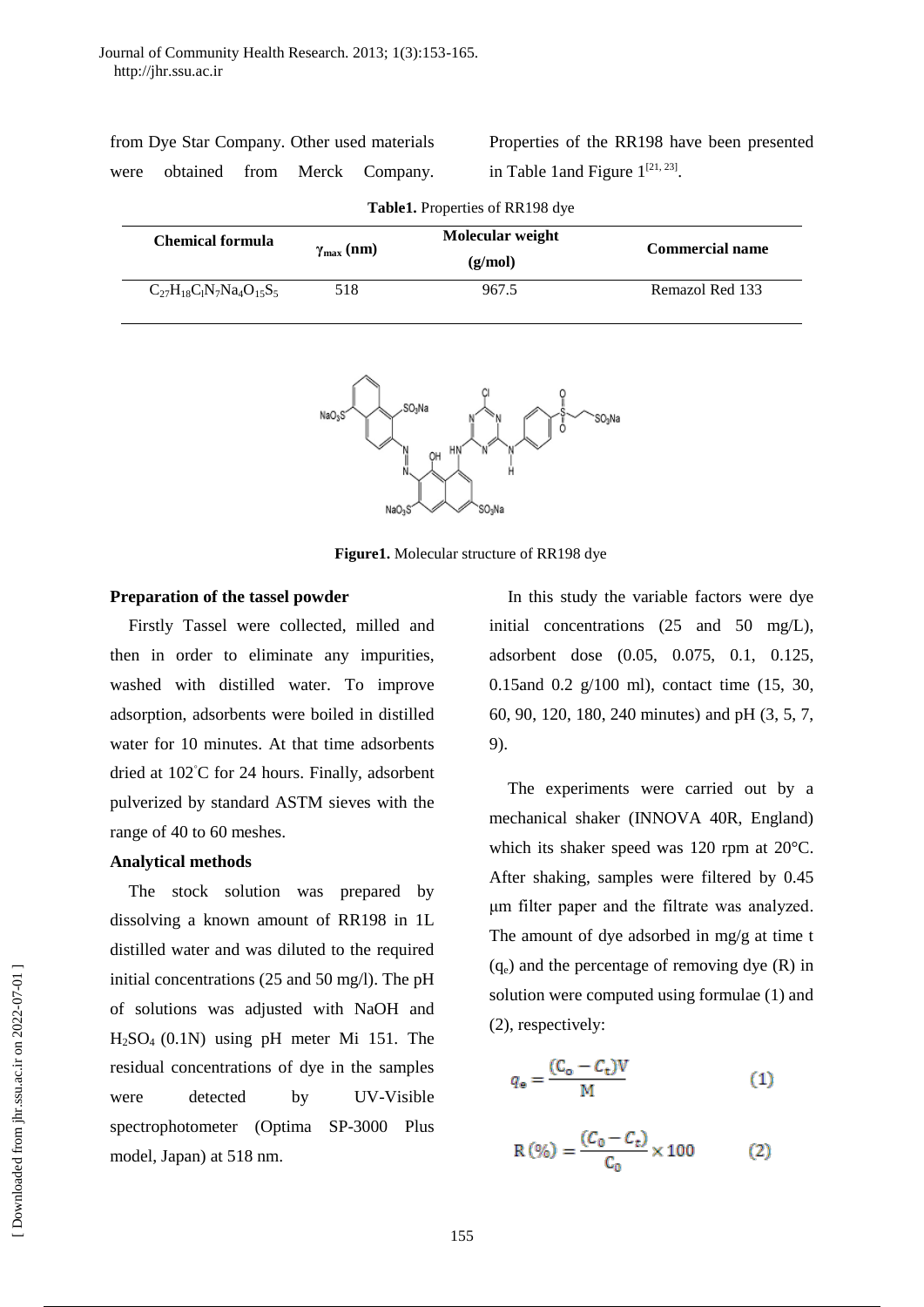Where  $C_0$  and  $C_t$  are the initial and at a given time dye concentrations (mg/L), respectively. V is the volume of the dye solutions (ml) and M is the weight of adsorbent  $(g)$ <sup>[19, 24]</sup>.

#### **Adsorption isotherm studies**

Adsorption isotherms are basic requirements to design the adsorption systems  $[19, 25]$ . To determine isotherm models, different amounts of adsorbent (0.05-0.2 g/100 ml) were added to dye solutions with concentration of 25 mg/l. After 24 h, remaining dye concentrations were determined by spectrophotometric method. This stage was done with optimum pH.

In this study, the results also were evaluated by various adsorption isotherms including the Langmuir and Freundlich isotherms. The Langmuir model takes the following linear form:

$$
\frac{c_{\varepsilon}}{q_{\varepsilon}} = \frac{1}{K_L q_m} + \frac{c_{\varepsilon}}{q_m} \tag{3}
$$

Where  $q_m$  is the quantity of required adsorbate to form a single monolayer on unit mass of adsorbent  $(mg/g)$ ;  $q_e$  is the amount of adsorbed pollutant adsorbed on unit mass of the adsorbent  $(mg/g)$ ;  $C_e$  is the equilibrium concentration of solution  $(mg/L)$  and  $K_L$ (L/mg) is Langmuir constant that is related to the apparent energy of adsorption.

A plot of  $C_e/q_e$  versus  $C_e$  enables the determination of isotherm constants  $q_m$  and b from the slope and intercept, respectively  $[19,$ 21] .

The essential characteristic of the Langmuir isotherm can be expressed by separation factor

or equilibrium parameter, RL, which is defined by:

$$
R_L = \frac{1}{1 + K_L C_0} \tag{4}
$$

Where  $C_0$  is the initial dye concentration and  $K_L$  is the Langmuir constant.  $R_L$  values indicate the type of isotherm to be linear  $(R<sub>L</sub>=1)$ , irreversible  $(R<sub>L</sub>=0)$ , favorable  $(0 < R_L < 1)$  or unfavorable  $(R_L > 1)$ <sup>[21]</sup>.

In Freundlich isotherm, the amount of solute adsorbed,  $(q_e)$ , is related to the equilibrium concentration of solute in solution,  $(C_e)$ , as follows:

$$
log q_e = log k_F + \frac{1}{n} log C_e \tag{5}
$$

Where n and  $K_F$  (L/mg) are isotherm constants which they indicate the intensity and capacity of the adsorption, respectively. Then and  $K_f$  constants were obtained from the plot of  $log q_e$  versus  $log C_e$  with a slope of  $1/n$  and intercept of  $ln K_f$ <sup>[21]</sup>. The 1/n values indicate the type of isotherm to be irreversible  $(1/n=0)$ , favorable  $(0<1/n<1)$ , unfavorable  $(1/n>1)$ <sup>[26]</sup>.

#### **Adsorption kinetic studies**

Adsorption kinetics study was carried out in order to test the relationship between contact time and dye uptake  $[4]$ . To determine of kinetic models, 0.2g of adsorbent material added to 100 ml of dye solution with concentration of 25 mg/l. The temperature and pH were kept constant throughout the experiment. Samples were withdrawn at different time intervals (2- 120 min and 24 h). In this study, pseudofirst and pseudo-second-order adsorption models were investigated. A form of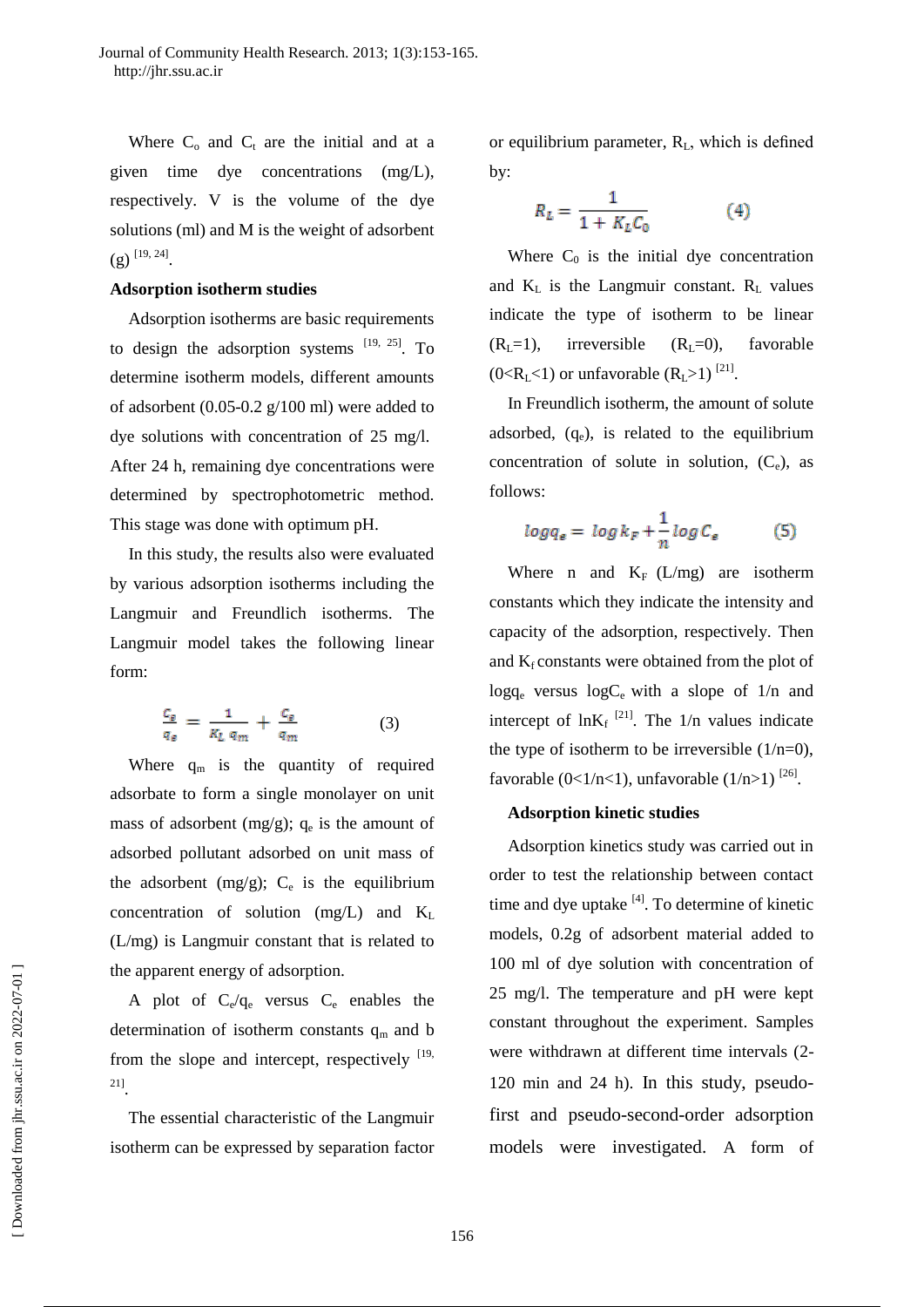pseudo-first-order model equation was described by Lagergren in the form:

$$
\log(q_{e}-q_{t}) = \log q_{e} - \frac{K_{f}}{2.303}t \tag{6}
$$

Where  $q_e$  and  $q_t$  (mg/g) refer to the amount of dye adsorbed at equilibrium and at time t, respectively. The  $k_f$  is the pseudo-first-order rate constant  $(min^{-1})$ .

The pseudo-second-order kinetics expressed in a linear form as:

$$
\frac{t}{q_t} = \frac{1}{K_2 q_e^2} + \frac{1}{q_e t} \tag{7}
$$

Where the  $q_e$  is equilibrium adsorption capacity and the  $k_2$  (g/mg.h) second-order

constants can be determined from the slope and intercept of plot  $t/q_t$  versus t<sup>[24]</sup>.

## **Results**

#### **Effect of pH**

The results of the effect of pH on removal efficiency are shown in Figure 2. Based on the results, dye adsorption is highly pH dependent and with increasing pH, dye removal decreased, so that the removal efficiency (amount of adsorbed dye at equilibrium time) for initial dye concentration 25 mg/l were 97% in pH 3 and 24% in pH 9, while for initial dye concentration 50 mg/l were 46.8% and 1%, respectively.



**Figure 2.** The effect of pH on removal efficiency of RR198 dye

#### **Effect of adsorbent dose**

The effect of adsorbent dose on the removal efficiency of reactive red 198 dyes is shown in Figure 3. Based on the data presented in Figure 3 with increasing of adsorbent dose from 0.05 to 0.2g /100ml, removal efficiency increased.

In adsorbent doses of 0.05 and 0.2 g/100 ml, the removal efficiency for initial concentration of 25 mg/ l were 62% and 95.62% and for initial concentration of 50 mg/ l were 40% and 84.1% , respectively. According to the results, the optimum adsorbent dose was 0.2 g /100 ml that was used for the other stages.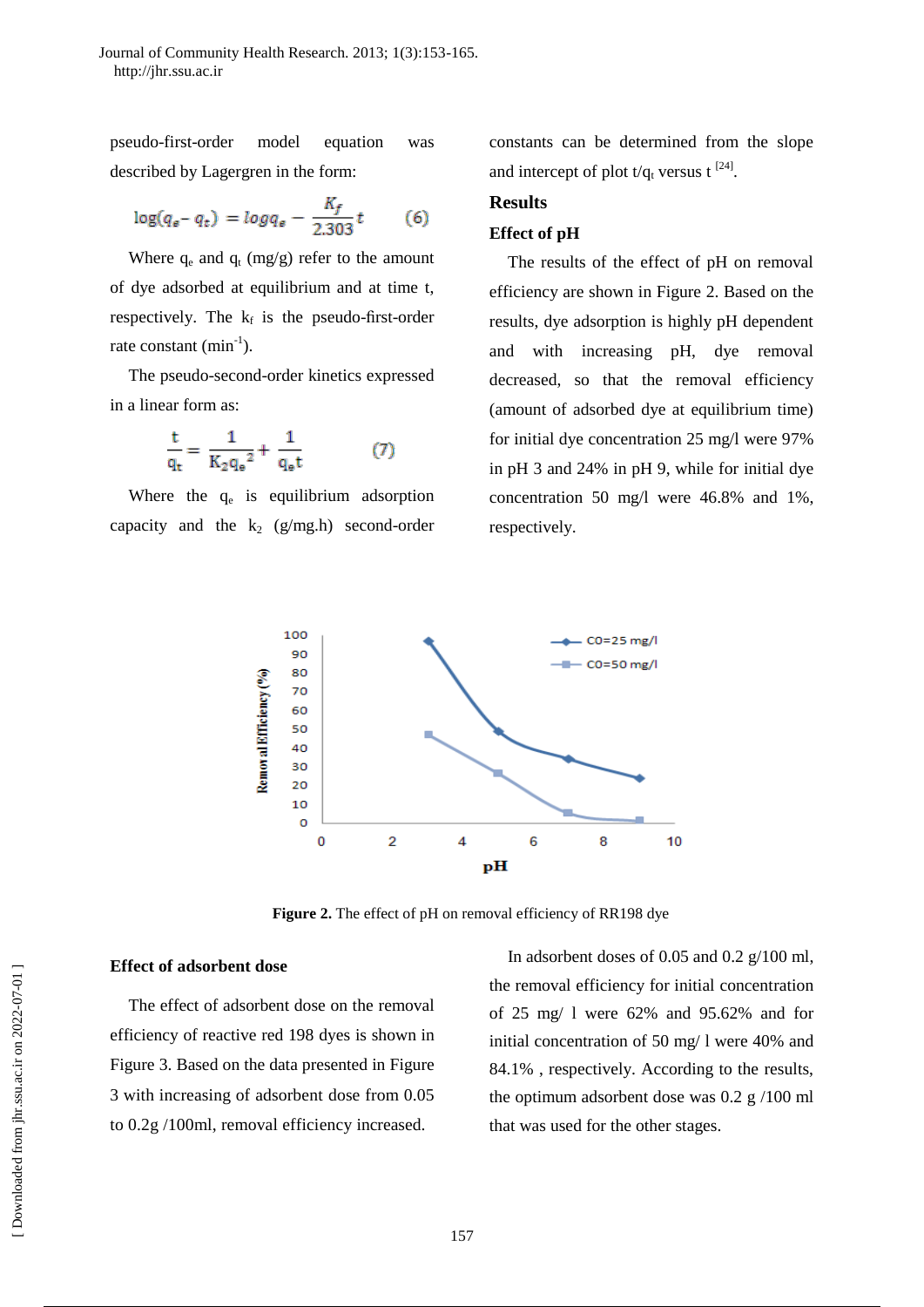Journal of Community Health Research. 2013; 1(3):153-165. http://jhr.ssu.ac.ir



**Figure 3.** Effect of adsorbent dose on the removal efficiency of RR198 dye

## **Effect of contact time and initial dye concentration**

The effect of contact time on the removal efficiency is presented in Figure 4. The results of this study showed that with increasing reaction time, efficiency of adsorption increased and maximum adsorption achieved in 30min. After this time, the increase has not considerable. The results show that removal

efficiency for concentrations of 25 and 50 mg, at 2 min were 46% and 41.4% and at 30 min were 89.76 and 78.28, respectively.

According to the results, removal efficiency decreased with increasing of dye initial concentration from 25 to 50 mg/l. The removal efficiency of dye for 120 min contact time and the initial concentrations of 25mg/l and 50mg/l were 90.48% and 81.88%, respectively.



**Figure 4.** Effect of initial dye concentration and contact time on the removal of RR 198 dye Adsorption isotherms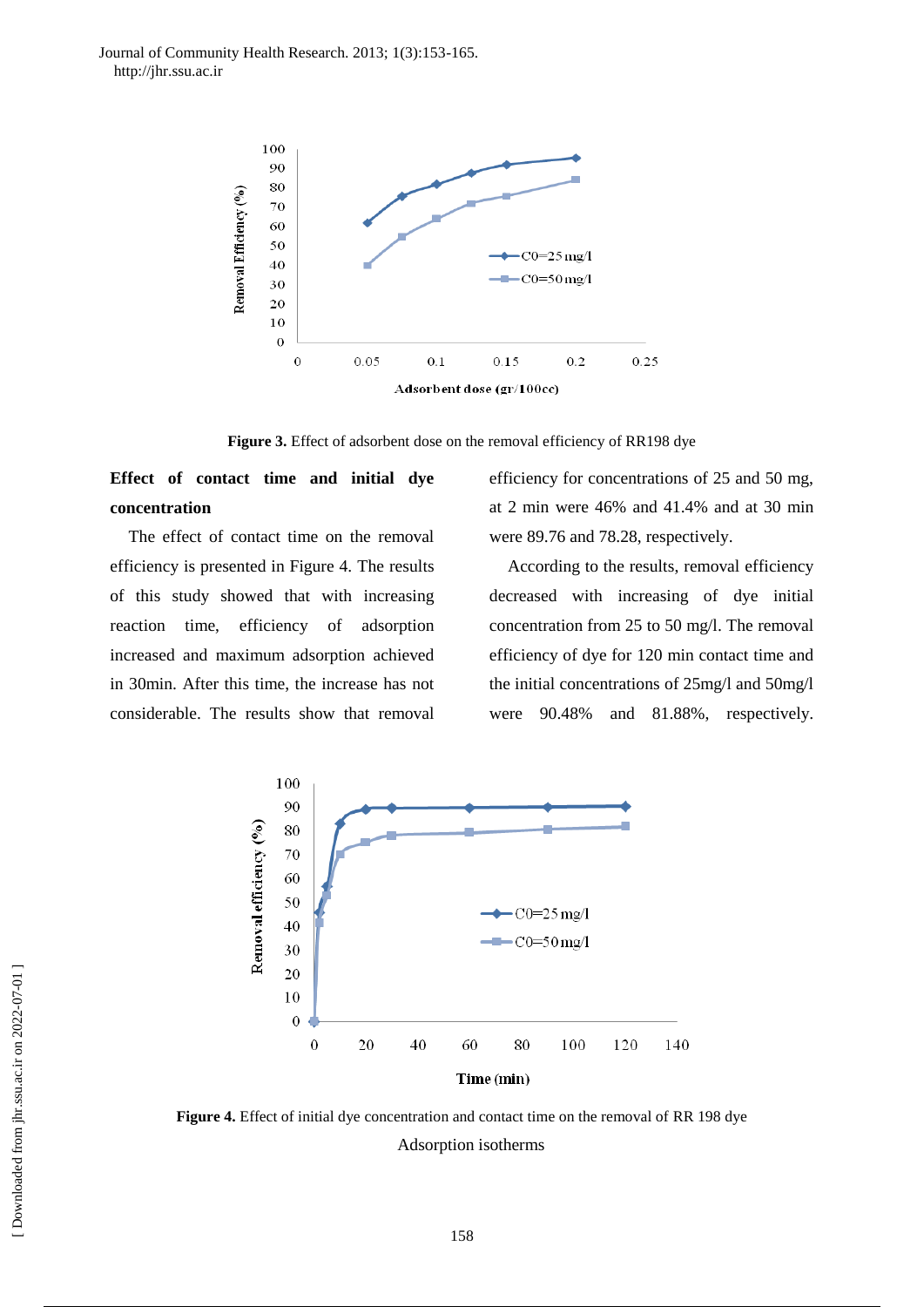Journal of Community Health Research. 2013; 1(3):153-165. http://jhr.ssu.ac.ir

The achieved results from isotherm studies (Figures 5 and 6) showed that RR198 removal by tassel powder followed Langmuir and Freundlich isotherm models with high  $R^2$ value.  $R^2$  value in Langmuir and Freundlich isotherms for concentration of 25 mg/l was

equal to 0.944 and 0.989, respectively. Isotherm constants are presented in Table 2.  $R<sub>L</sub>$  and 1/n values (Table 2) are between zero and one that confirms the Langmuir and Freundlich isotherms are favorable for dye adsorption.



**Figure 5.** Langmuir isotherm model for RR198 adsorption on tassel powder (Initial dye concentration: 25

mg/l)



**Figure 6.** Freundlich isotherm model for RR198 adsorption on tassel powder (Initial dye concentration: 25 mg/l)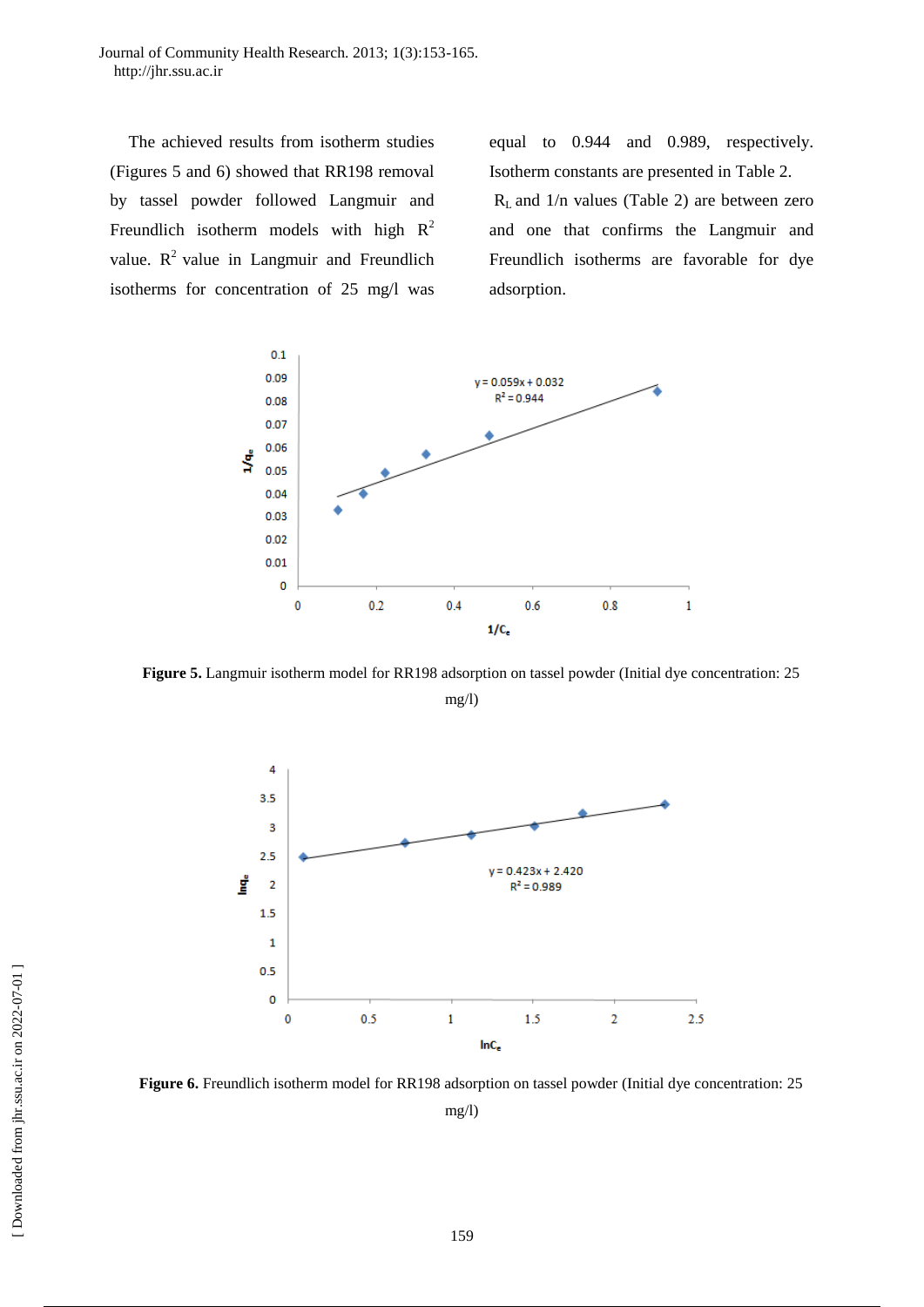| Langmuir isotherm                              |                                  | <b>Freundlich isotherm</b>                     |  |
|------------------------------------------------|----------------------------------|------------------------------------------------|--|
|                                                |                                  | $K_f (mg/g)$ . (L/mg) <sup>1/n</sup><br>11.246 |  |
| B(L/mg)<br>$q_{max}(mg/g)$<br>$R_{L}$<br>$R^2$ | 1.845<br>16.95<br>0.021<br>0.944 | 1/n<br>0.423<br>$R^2$<br>0.989                 |  |

|  | Table 2. Characteristics of adsorption isotherms (Initial dye concentration: 25 mg/l) |  |  |  |  |  |  |
|--|---------------------------------------------------------------------------------------|--|--|--|--|--|--|
|--|---------------------------------------------------------------------------------------|--|--|--|--|--|--|

### **Adsorption kinetics**

Figure 7 shows results from the pseudofirst-order and pseudo-second-order kinetics. Relation constants of each model are calculated and presented in Table 3. The  $q_e$ theoretic value  $(q_{e,cal})$  is lower than experimental data  $(q_{e,exp})$  which specifies that the adsorption process does not follow the pseudo-first-order reaction. We observed that adsorption of dye onto tassel powder fitted with pseudo-second order kinetic with the correlation coefficient  $(R^2)$  value 0.999.



Figure 7. Pseudo-second-order kinetic for RR198 adsorption on tassel powder (Initial dye concentration: 25 mg/l)

**Table 3.** Characteristics of adsorption isotherms (Dye initial concentration: 25 mg/l)

| First-second-order kinetic                                                                |                                   | Pseudo-second-order kinetic               |                          |  |
|-------------------------------------------------------------------------------------------|-----------------------------------|-------------------------------------------|--------------------------|--|
| $q_e$ (calc.)(mg/g)<br>$q_e$ (exp.)(mg/g)<br>$K_1$ (min <sup>-1</sup> )<br>$\mathbf{R}^2$ | 3.343<br>11.952<br>1.207<br>0.498 | $q_e$ (mg/g)<br>$K_2$ (g/mg.min)<br>$R^2$ | 11.494<br>0.073<br>0.999 |  |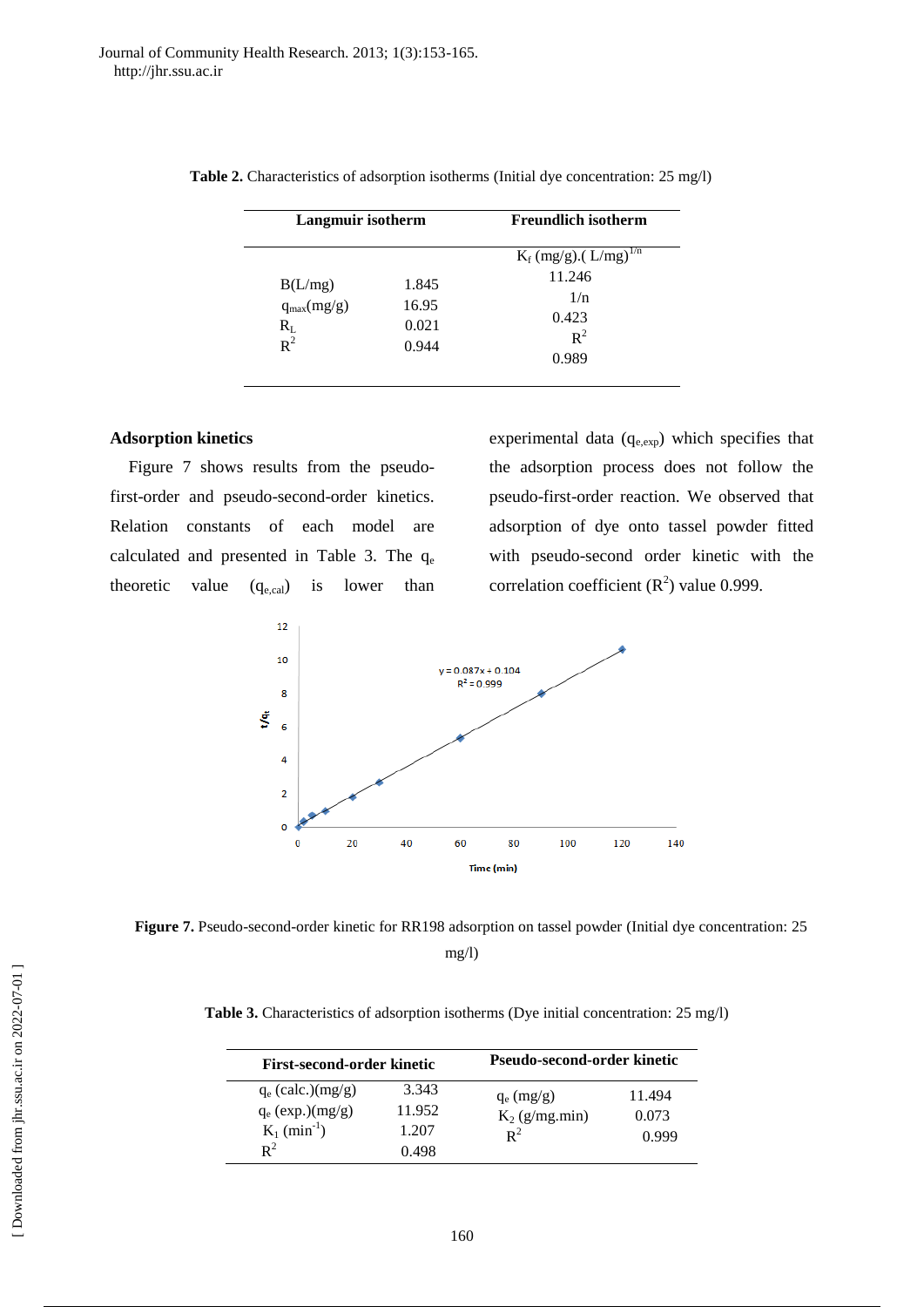## **Discussion**

The one of the important quality parameter in wastewater is pH. The pH value of the solution, affects on the surface charge of the adsorbent and the efficiency of the process  $[27]$ . According to the results of this study, with decreasing pH, removal efficiency is increased; so at pH=3, adsorption of reactive red 198 dye on the tassel is done with high efficiency. This might be occurred because of increasing of the  $H^+$  ions in solution (pH<p $H_{\text{zpc}}$ ) and increasing of positives ions on adsorbent surface [28].

The results of Zvinowanda et al. study about heavy metal remediation by maize tassel showed that the adsorption capacity of the tassel on Cr (VI) decreased with increase in solution pH  $^{[29]}$ . Ong et al. used for ethylenediamine modified rice hull as a new adsorbent for removal of blue basic dye and reactive orange 16. These researchers reported that with increasing of pH, removal efficiency of blue basic dye increased but removal efficiency of reactive orange dye16 decreased that this is because of changing in pollutant and charge of adsorbent surface in various pH [17] .

Effect of adsorbent dose and determine the optimal mass of adsorbent used in adsorption processes is one of the most important issues that must be considered. According to our study results with increasing of adsorbent dose, dye removal efficiency increased. This phenomenon is associated with increasing of available surface area to adsorption of pollutants [21] . Zvinowanda et al. (2009) carried out adsorption studies of Cr (VI) and Cd (II)

using the maize tassel. In their study, the adsorption capacity of Cr (VI) decreased and adsorption of Cd (II) increased with increase in the adsorbent dose  $[29]$ . Mittal et al. (2010) considered the potential use of coconut husk (CH), for the removal of Quinoline Yellow dye from wastewater. Their results showed that adsorption increases with increase in the amount of adsorbent  $[30]$ . These results agree with those reported by Elkady et al (2011) and Ghaneian et al.  $(2012)^{[21, 27]}$ .

Changes in the initial concentration of pollutants are another factor that can effect on adsorption process. The results of this study showed that with increasing of initial concentration from 25 to 50 mg/l, removal efficiency decreased. With increasing of initial concentration, available activated sites for adsorption remained constant but the number of pollutants molecules in reactor increased [25]. Such results confirmed by ghaneian et al. (2011) and Ehrampoush et al.  $(2011)^{[31, 32]}$ . According to results of Zvinowanda et al. (2009) study, the adsorption of Cr (VI) ions by maize tassel initially increased rapidly with increasing Cr (VI) concentration and slowed down when Cr (VI) concentration reached 300 mg/L but there was a general increase in adsorption of Cd (II) up to a concentration of 300 mg/L and then remained almost constant<sup>[29]</sup>.

The results showed that to increase in contact time, removal efficiency increases. However the maximum adsorption is achieved in 30 minutes, then the amount of adsorption remains constant. In this time amount of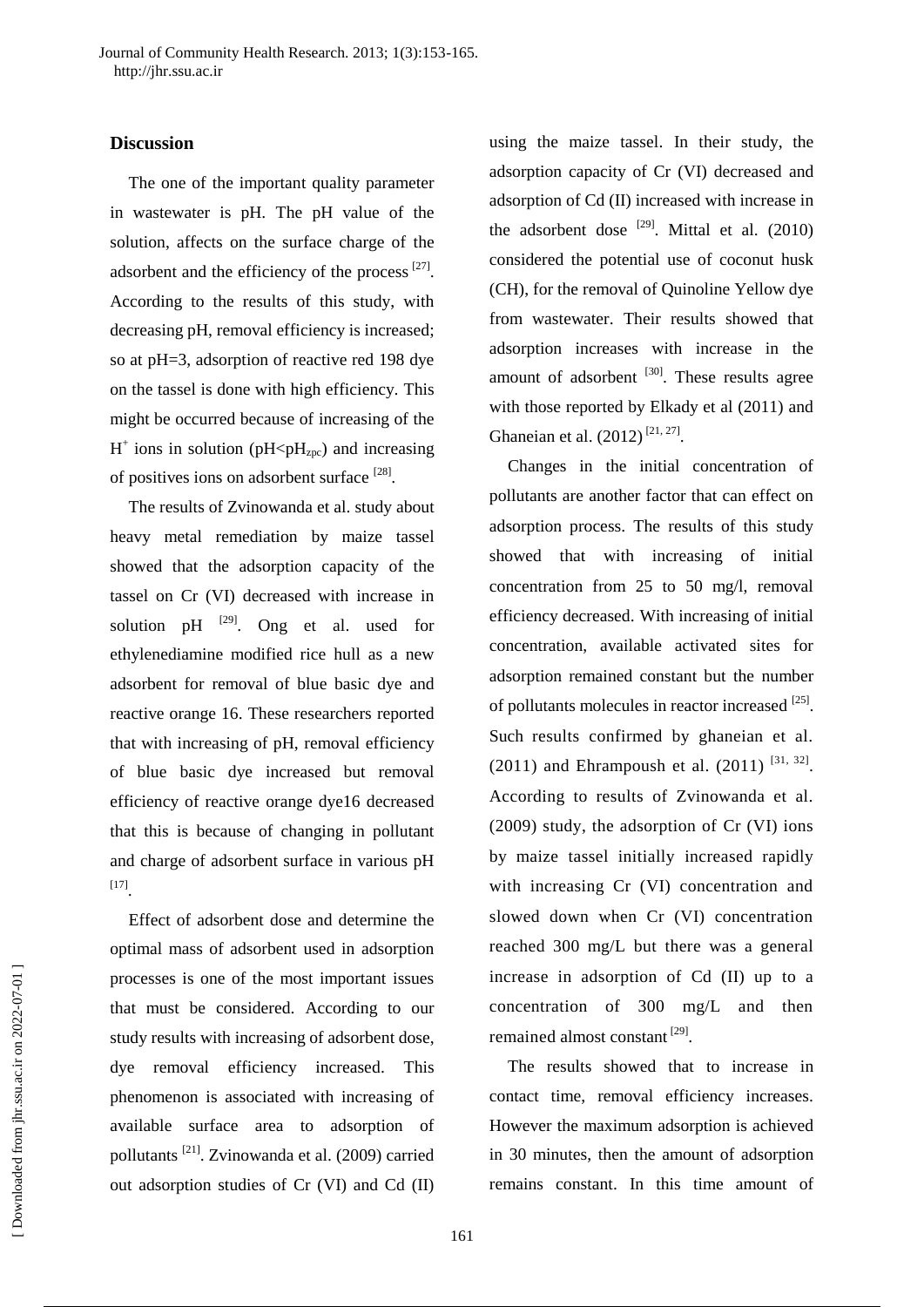adsorbed dye with amount of desorbed are in equilibrium. In Ehrampoush et al. study about the use of eggshell as an absorbent in the removal of reactive red 123 dye found that with increasing of contact time, removal efficiency increased and maximum amount of adsorption in first 60 min of reaction achieved [32]. In Zvinowanda et al. study, there was a general increase in the percentage of adsorption of Cr (VI) and Cd (II) with time. The adsorption slowed down after about 120 min (Cr (VI)) and it then leveled off after about 200 min  $(Cd (II))$ <sup>[29]</sup>. Olorundare et al. studied the potential application of activated carbon from maize tassel for the removal of heavy metals in water. They founded that by increasing the contact time, adsorption capacity increased <sup>[33]</sup>. Isaac et al. in their study about the comparison of modified and unmodified maize tassels for removal of selected trace metals in contaminated water found that this sorbent removed approximately 95% of the metals in less than 10 min  $^{[34]}$ . The adsorption isotherms are equations for an explanation of adsorbate equilibrium state between solid phase and fluid. Values of correlation coefficient  $(R^2)$  are regarded as a measure of the goodness-of-fit of experimental data on the isotherm's model.

The results show that data fit with Langmuir and frundlich models but  $R^2$  value for the Freundlich isotherm was higher than 0.95  $(R^2=0.989)$  which indicate a very good fit. According to table 2, amount of 1/n is less than 1 that describes Frundlich isotherm models and suggests that the process was controlled by

order chemisorption. In Ehrampoush et al. study of adsorption of reactive red dye123 onto eggshell reported due to the upper amount of  $R<sup>2</sup>$  adsorption data accordance's with both Langmuir and Freundlich isotherm models and the reason of election of them explained by high  $R^2$  <sup>[32]</sup>. Olorundare et al. also were achieved similar results. In their study, the adsorption process was described by both the Langmuir and Freundlich isotherms with  $R^2$ values of 0.957 and 0.972, respectively  $^{[33]}$ .

In order to investigate the adsorption mechanisms, kinetic models were used to fit the experimental data. For most models for adsorption kinetics, are pseudo-first-order and pseudo-second-order models, for the removal of reactive red 198 dye on tassel, these models have been used. Kinetic studies revealed that the adsorption kinetics of reactive red 198 on powder tassel follows the pseudo-second order equation.

This equation is based on the assumption that the reaction rate determining step may be chemical sorption that valence forces through the sharing or exchange of electrons between adsorbent and the dye molecules may be involved. Zvinowanda et al. in their study founded that the kinetic of Pb (II) on tassel surface followed by pseudo-secondorder  $(0.999)$ <sup>[35]</sup>. In an Amin study, on the removal of direct blue-106 dye using new activated carbons developed from pomegranate peel, he found that adsorption kinetics to follow pseudo-second-order rate kinetic model, with a good correlation  $(R^2>0.99)$ <sup>[19]</sup>.

 [\[ Downloaded from jhr.ssu.ac.ir on 2022-0](https://jhr.ssu.ac.ir/article-1-69-en.html)7-01 ] Downloaded from jhr.ssu.ac.ir on 2022-07-01]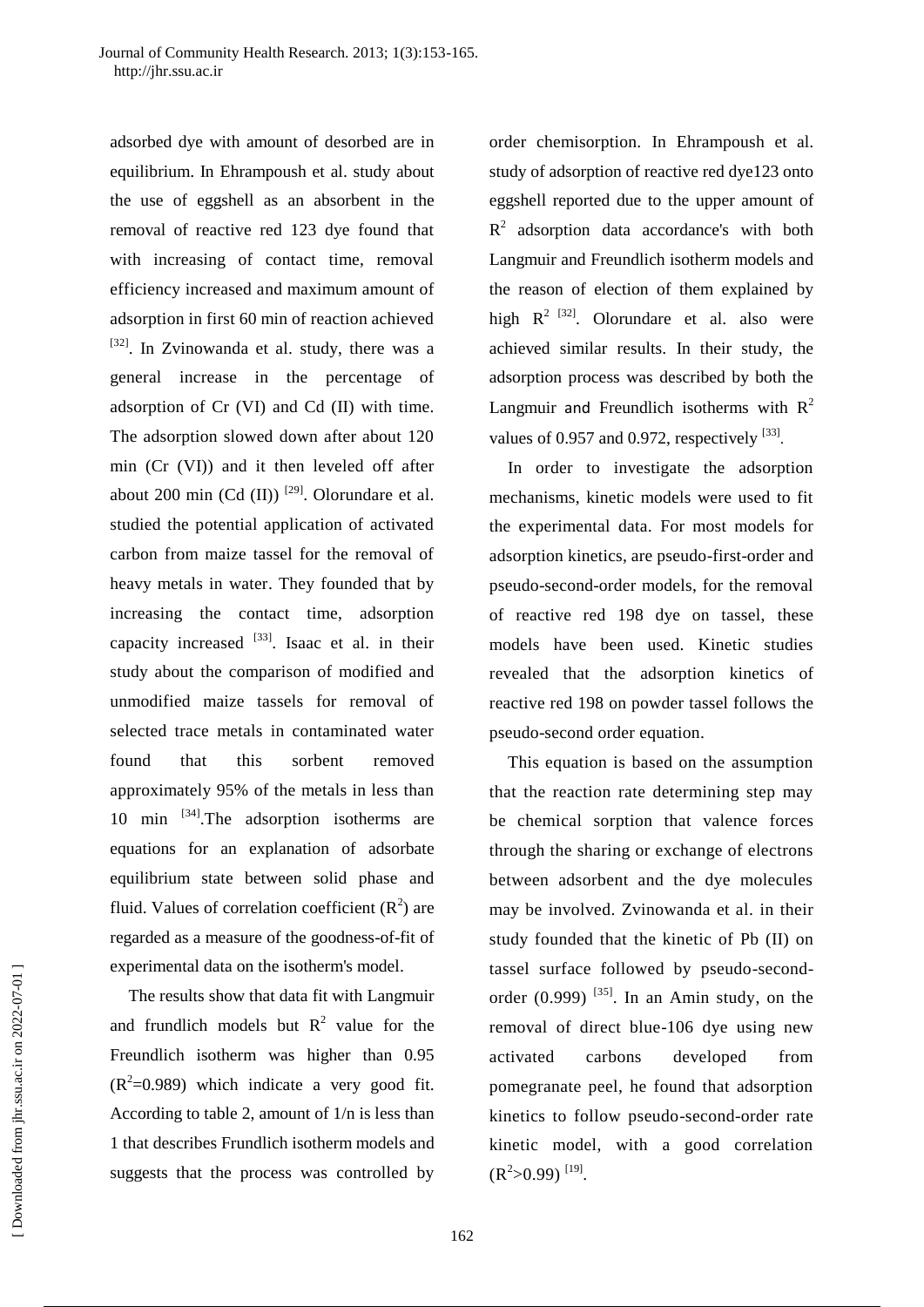Similar results were also reported by Wang et al.  $(2010)$ <sup>[36]</sup>.

## **Conclusion**

In conclusion, results showed that maize

tassel powder is effective matter in dye removal. maize tassel powder is a natural and cheap adsorbent that can be used for the removal of contaminants in the environment.

## **References**

- 1. Lucas MS, Peres JA. Decolorization of the azo dye Reactive Black 5 by Fenton and photo-Fenton oxidation. Dyes Pigments. 2006; 71(3):236-44.
- 2. Senthilkumaar S, Kalaamani P, Porkodi K, et al. Adsorption of dissolved Reactive red dye from aqueous phase onto activated carbon prepared from agricultural waste. Bioresource Technology. 2006; 97:1618-25.
- 3. Rasoulifard M.H, Taheri Qazvini N, Farhangnia E, et al. Removal of Direct Yellow 9 and Reactive Orange 122 from Contaminated Water Using Chitosan as a Polymeric Bioadsorbent by Adsorption Process. Journal of Colour Sience and Technology. 2010; 4:17-23. [Persian]
- 4. Shen D, Fan J, Zhou W, et al. Adsorption kinetics and isotherm of anionic dyes onto organo-bentonite from single and multisolute systems. J Hazard Mater. 2009; 172:99-107.
- 5. Dinçe AR, Güneşn Y, Karakaya N. Coal-based bottom ash (CBBA) waste material as adsorbent for removal of textile dyestuffs from aqueous solution. J Hazar Mater. 2007; 141(3):529-35.
- 6. Ghaneian MT, Dehvary M, Ehrampoush MH, et al. Application cuttle fish bone Powder from synthetic textile wastewater in the removal of Reactive Red 198 dye at Alkaline Condition. 14th environment health national congress, 1390.
- 7. Armagan B, Turan M, S.Celik M. Equilibrium studies on the adsorption of reactive azo dyes into zeolite. Desalination. 2004; 170:33-9.
- 8. Arslan I, Balcioğlu IA, Bahnemann DW. Advanced chemical oxidation of reactive dyes in simulated dyehouse effluents by ferrioxalate-Fenton/UV-A and TiO<sub>2</sub>/UV-A processes. Dyes and Pigments. 2000; 47(3): 207-18.
- 9. Sauer T, Cesconeto Neto G, José HJ, et al. Kinetics of photocatalytic degradation of reactive dyes in a TiO<sub>2</sub> slurry reactor. Journal of Photochemistry and Photobiology A: Chemistry. 2002; 149(1-3):147-54.
- 10. Ghaneian MT, Havaeji Z. Introduction to textile industries wastewater treatment. Iranian Educational and Research Center. 2009; 23-29 [Persian].
- 11. Lee YH, Pavlostathis SG. Decolorization and toxicity of reactive anthraquinone textile dyes under methanogenic conditions. Water Research. 2004; 38(7):1838-52.
- 12. Akhtar S, Khan AA, Husain Q. Potential of immobilized bitter gourd (Momordica charantia) peroxidases in the decolorization and removal of textile dyes from polluted wastewater and dyeing effluent. Chemosphere. 2005; 60(3): 291-301.
- 13. Tang C, Chen V. The photocatalytic degradation of reactive black 5 using  $Tio<sub>2</sub>/UV$  in an annular photo reactor. Water Research. 2004; 38(11):2775-81.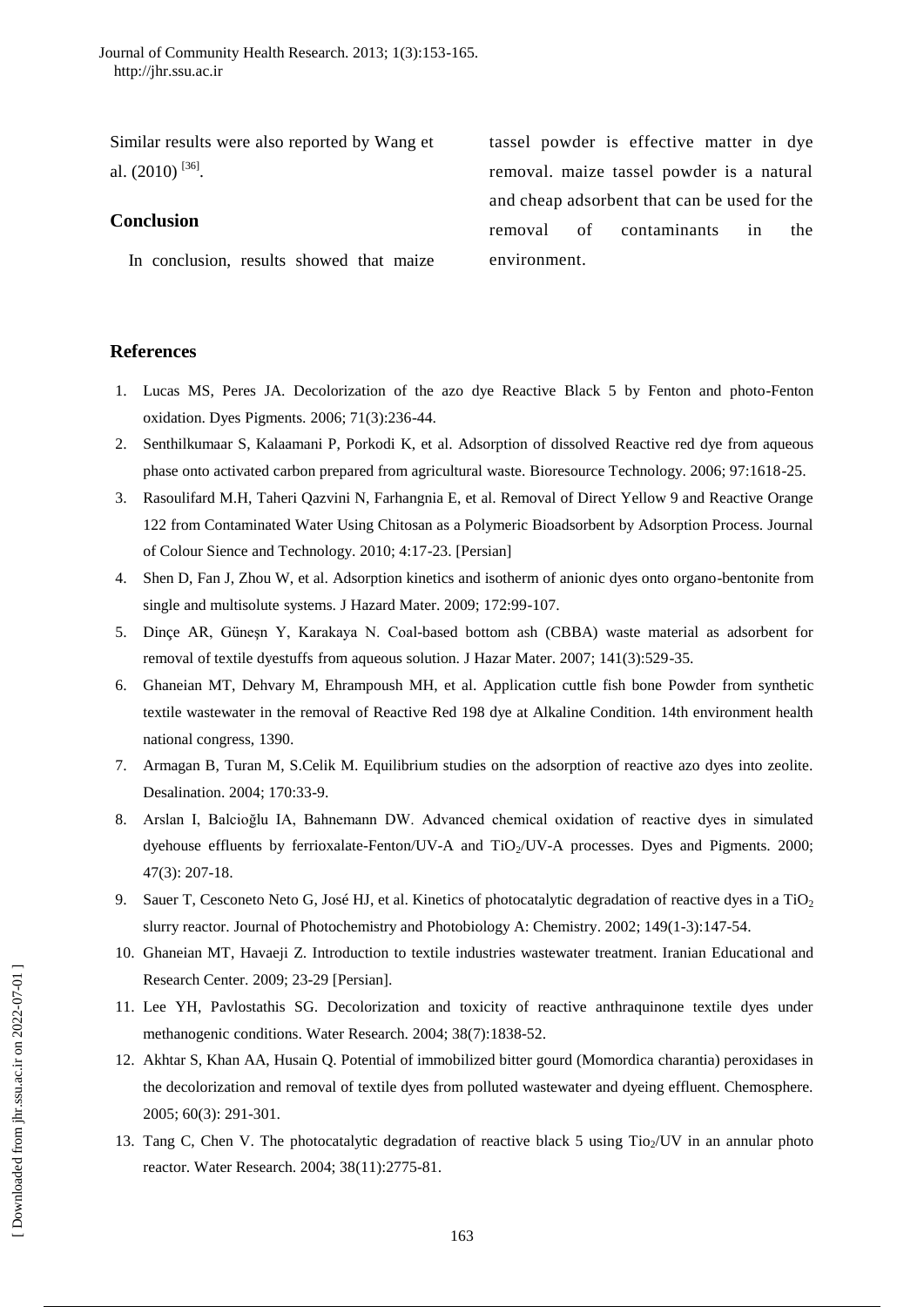- 14. Gulnaz O, Sahmurova A, Kama S. Removal of Reactive Red 198 from aqueous solution by Potamogeton crispus. Chemi Engin J. 2011; 174:579-85.
- 15. Sloicarf YM. Method of decolonization of textile wastewater. Dyes Pigments. 1998; 37:335-56.
- 16. Rahman IA, Saad B. Utilization of Guava seed as a Source of activated carbon for reamoval of methylene Blue from aqueous solution. Malaysian journal chemistry. 2003; 5:8-14.
- 17. Ong ST, Lee CK, Zainal Z. Removal of basic and reactive dyes using ethylenediamine modified rice hull. Bioresource Technology. 2007; 98(15): 2792-9.
- 18. [Pavan FA,](http://www.ncbi.nlm.nih.gov/pubmed?term=Pavan%20FA%5BAuthor%5D&cauthor=true&cauthor_uid=17692516) [Mazzocato AC,](http://www.ncbi.nlm.nih.gov/pubmed?term=Mazzocato%20AC%5BAuthor%5D&cauthor=true&cauthor_uid=17692516) [Gushikem Y.](http://www.ncbi.nlm.nih.gov/pubmed?term=Gushikem%20Y%5BAuthor%5D&cauthor=true&cauthor_uid=17692516) Removal of methylene blue dye from aqueous solutions by adsorption using yellow passion fruit peel as adsorbent. [Bioresour Technol.](http://www.ncbi.nlm.nih.gov/pubmed/17692516) 2008;99(8):3162-5.
- 19. Kamal Amin N. Removal of reactive dye from aqueous solutions by adsorption onto activated carbons prepared from sugarcane bagasse pith. Desalination. 2008; 223:152-61.
- 20. Banat F, Al-Asheh S, Al-Ahmad R, et al. Bench-scale and packed bed sorption of methylene blue using treated olive pomace and charcoal. Bioresource Technology. 2007; 98(16):3017-25.
- 21. Elkady MF, Ibrahim AM, Abd El-Latif MM. Assessment of the adsorption kinetics, equilibrium and thermodynamic for the potential removal of reactive red dye using eggshell biocomposite beads. Desalination. 2011; 278(1-3):412-23.
- 22. Zvinowanda C M, Okonkwo JO, Agyei MN, et al. Preparation and characterization of biosorbents made from maize tassel. Canadian Journal of Pure and Applied Sciences. 2008; 2 (3):483-88.
- 23. Dizge N, Aydiner C, Demirbas E, et al. Adsorption of reactive dyes from aqueous solutions by fly ash: Kinetic and equilibrium studies. J Hazard Mater. 2008; 150(3):737-46.
- 24. Hameed BH, Mahmoud DK, Ahmad AL. Equilibrium modeling and kinetic studies on the adsorption of basic dye by a low-cost adsorbent: Coconut (Cocosnucifera) bunch waste. J Hazard Mater. 2008; 158(1):65-72.
- 25. El Nemr A, Abdelwahab O, El-Sikaily A, et al. Removal of direct blue-86 from aqueous solution by new activated carbon developed from orange peel. J Hazard Mater. 2009; 16(1)1:102-10.
- 26. Mahmoodi NM, Hayati B, Arami M, et al. Adsorption of textile dyes on Pine Cone from colored wastewater: Kinetic, equilibrium and thermodynamic studies. Desalination. 2011; 268 (1-3):117-25.
- 27. Ghaneian MT, Momtaz M, Dehvari M. Original: an investigation of the efficacy of cuttlefish bone powder in the removal of reactive blue 19 dye from aqueous solutions: equilibrium and isotherm Studies**.** Journal of Community Health Research. 2012; 1(2):68-78.
- 28. Cicek F, Ozer D, Ozer A,. Low cost removal of reactive dyes using wheat bran. J Hazard Mater. 2007; 146(1-2):408-16.
- 29. Zvinowanda CM, Okonkwo JO, Shabalala PN, et al. A novel adsorbent for heavy metal remediation in aqueous environments. Int J Environ Sci Tech. 2009; 6(3):425-34.
- 30. Mittal A, Jain R, Mittal J, et al. Adsorptive removal of hazardous dye quinoline yellow from wastewater using coconut-husk as potential adsorbent. Fresenius Environ Bull. 2010; 19:1171-9.
- 31. Ghaneian MT, Ehrampoush MH, Dehvary M, et al. A Survey of the Efficacy of Cuttle Fish Bone Powder in the Removal of Reactive Red 198 dye from Aqueous Solution. The journal of toloo-e-behdasht. 2012; 3-4: 127-38.[Persian]